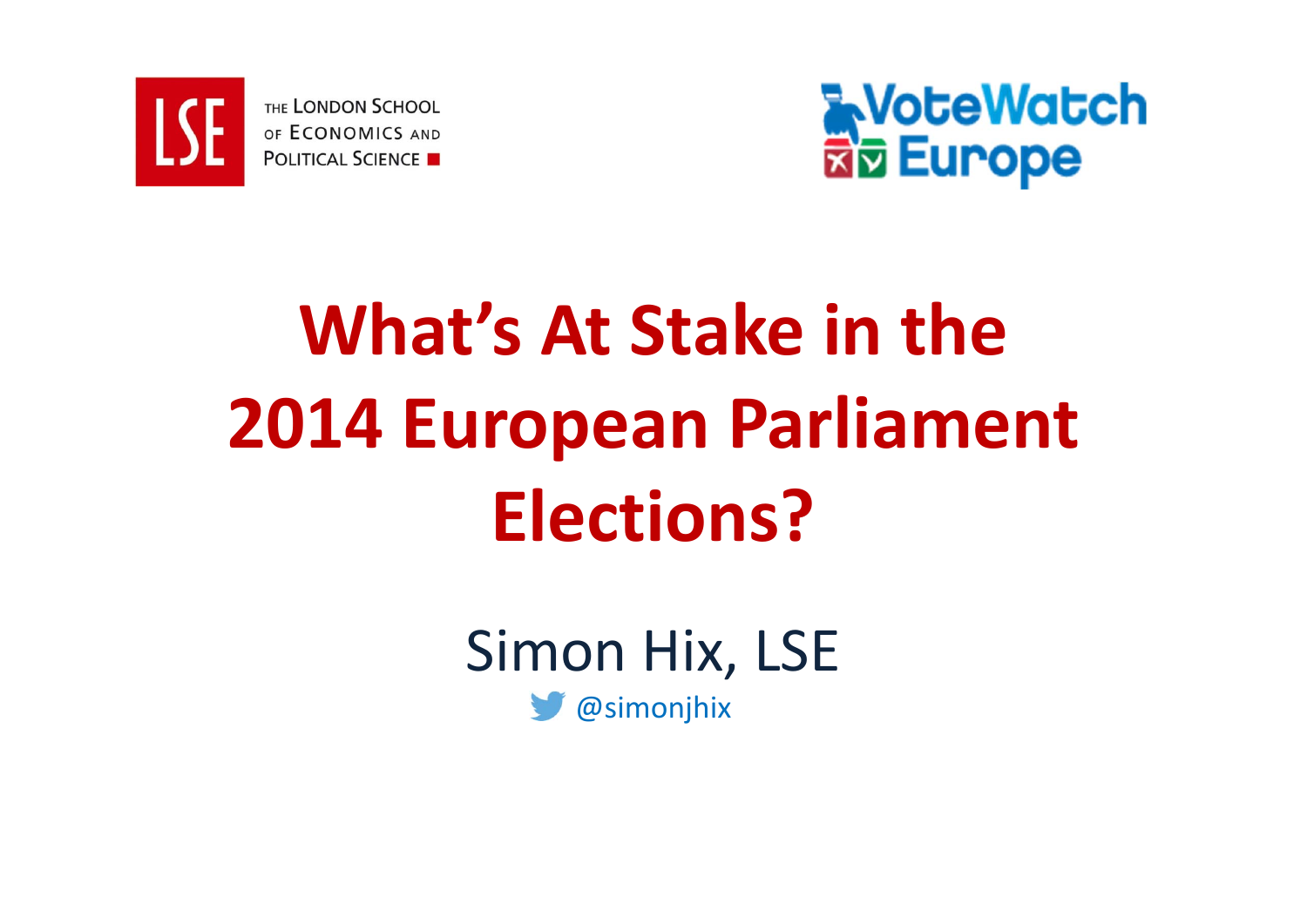### **What I will talk about**

Why EP Elections are not (usually) about "Europe"

Why "Europe" might matter this time

The likely outcome in May 2014 (in EP and UK)

Will Schulz or Juncker be "elected" as Commission President?

Potential policy implications of the 2014 elections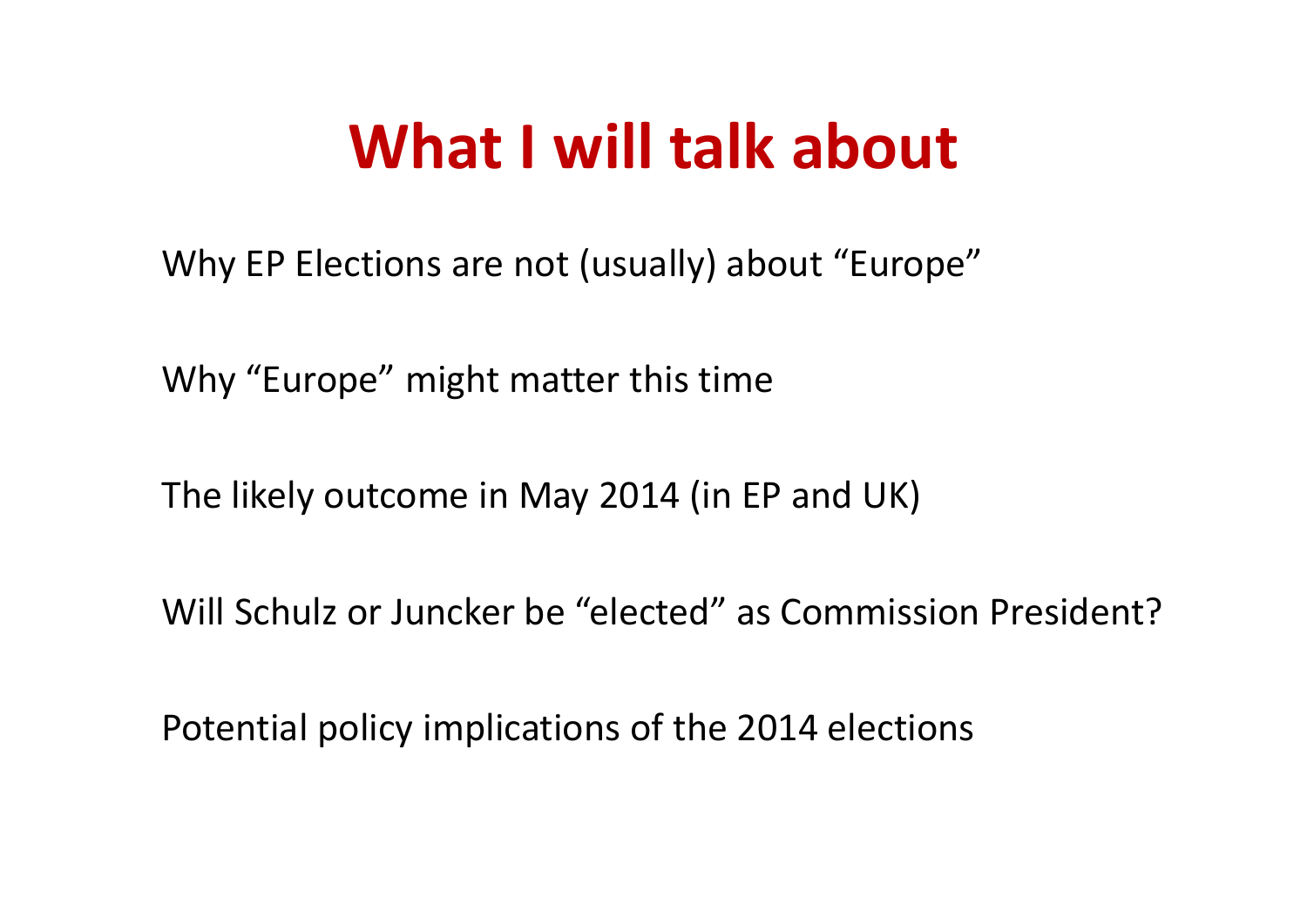# **Why EP elections are not (usually) about "Europe"**

#### **"Second Order** *National* **Elections"**

mid‐term national contests about national parties, party leaders, and issues not about *European* parties, politicians, or issues

#### **‐> 2 effects**

- 1. lower turnout than in general elections
- 2. votes against governing parties & large parties, and for protest parties, on right and left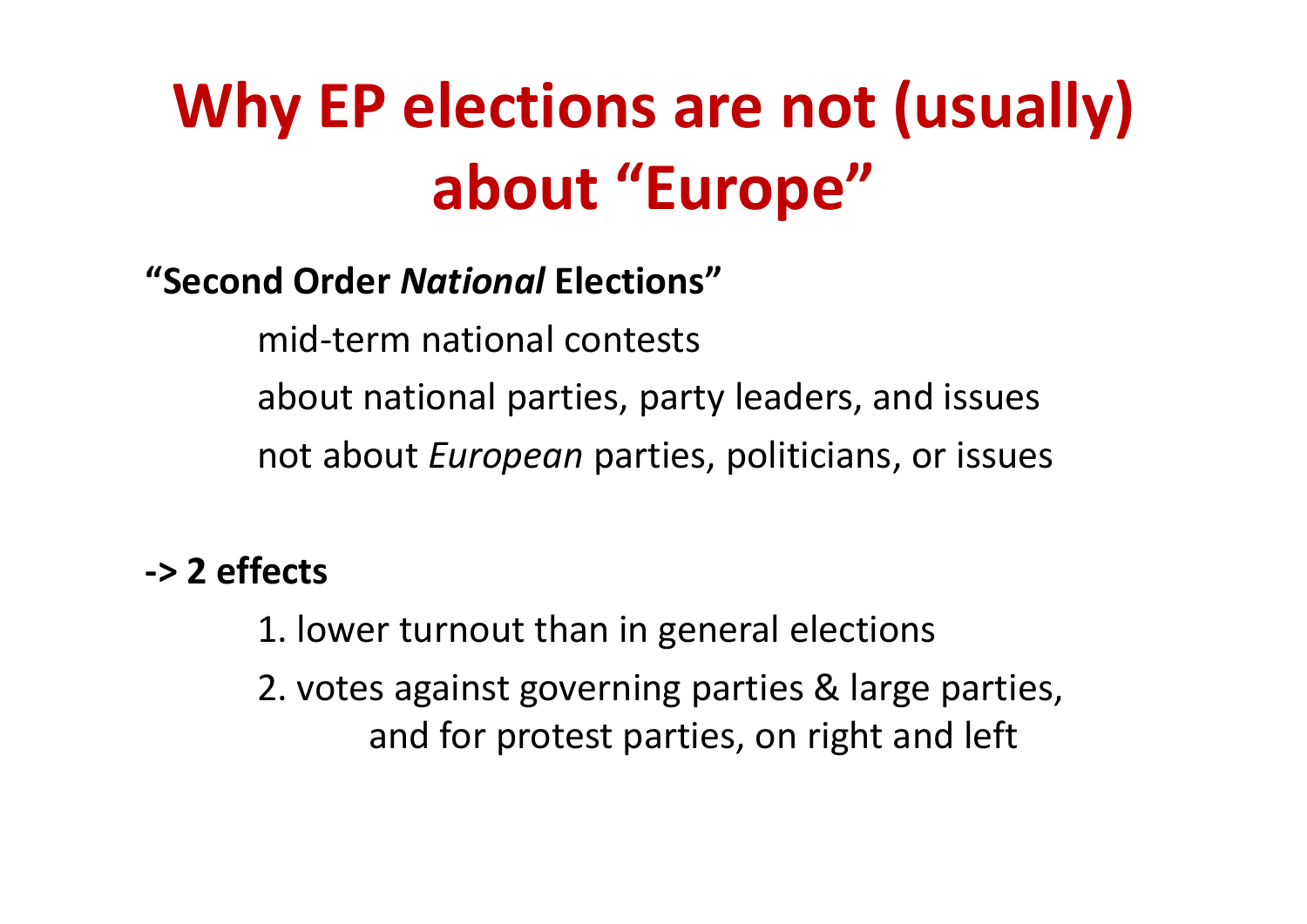### **Turnout**

#### in EP elections and previous general elections

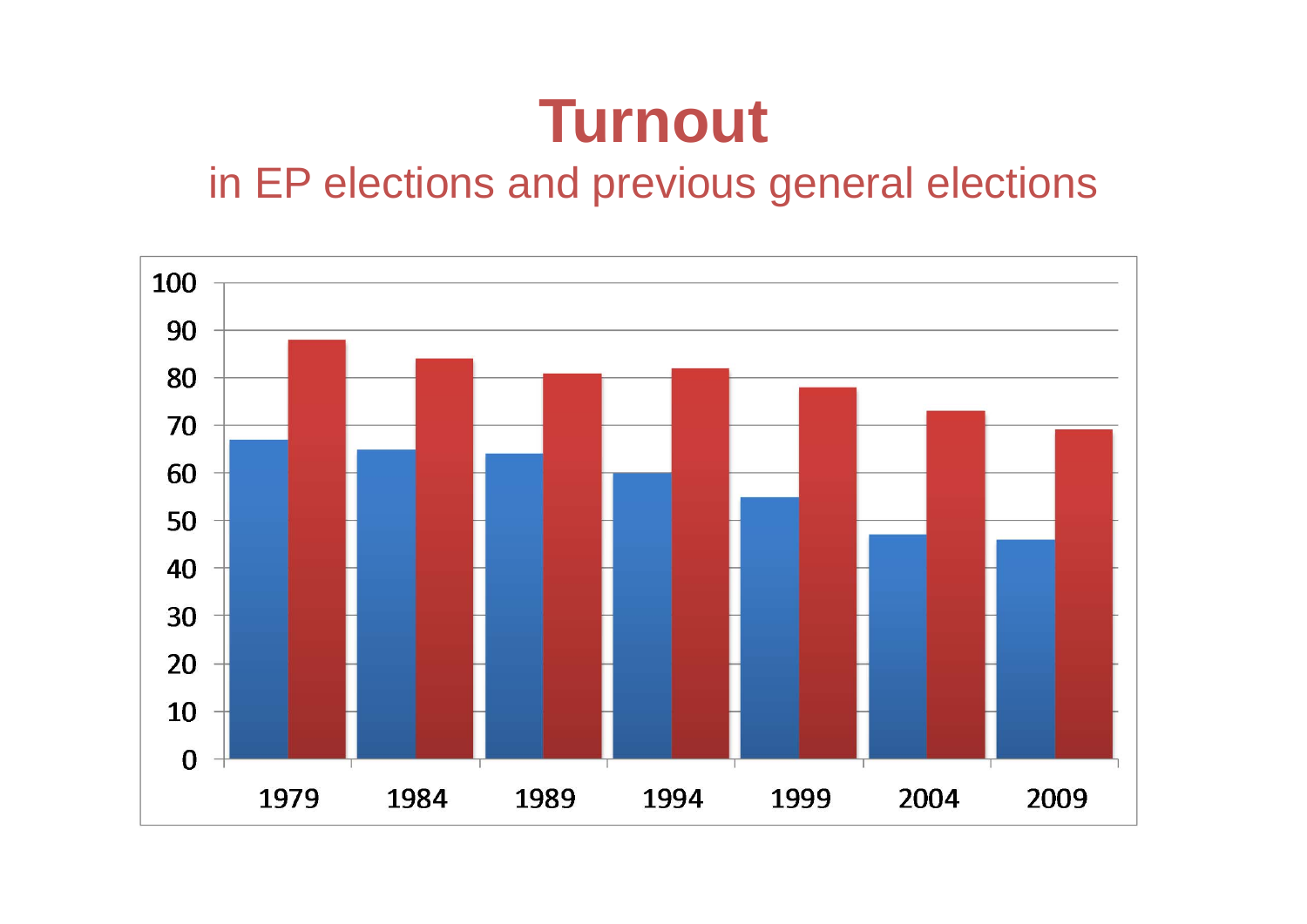# **Turnout by member state**

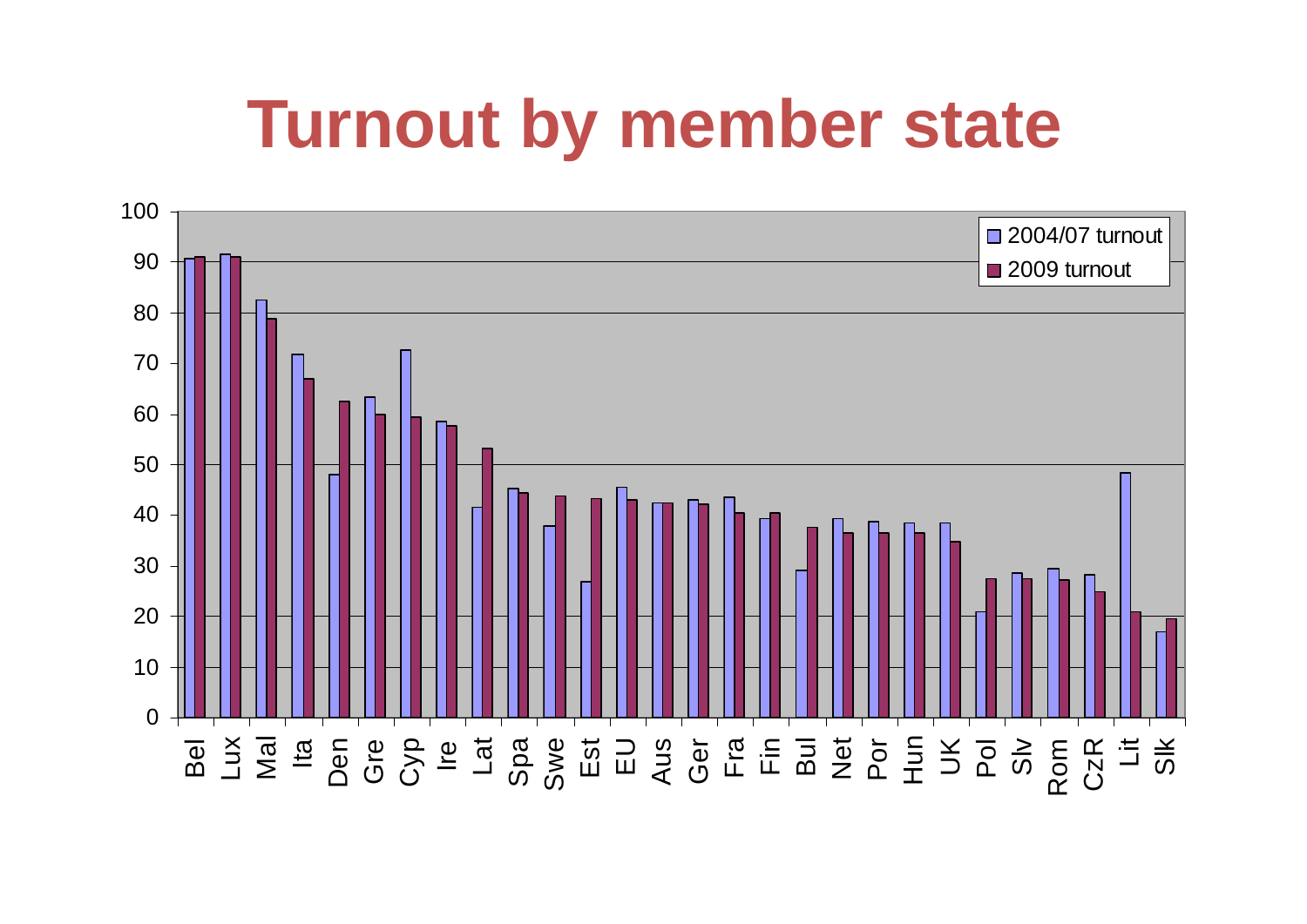### **Governing and large parties lose**

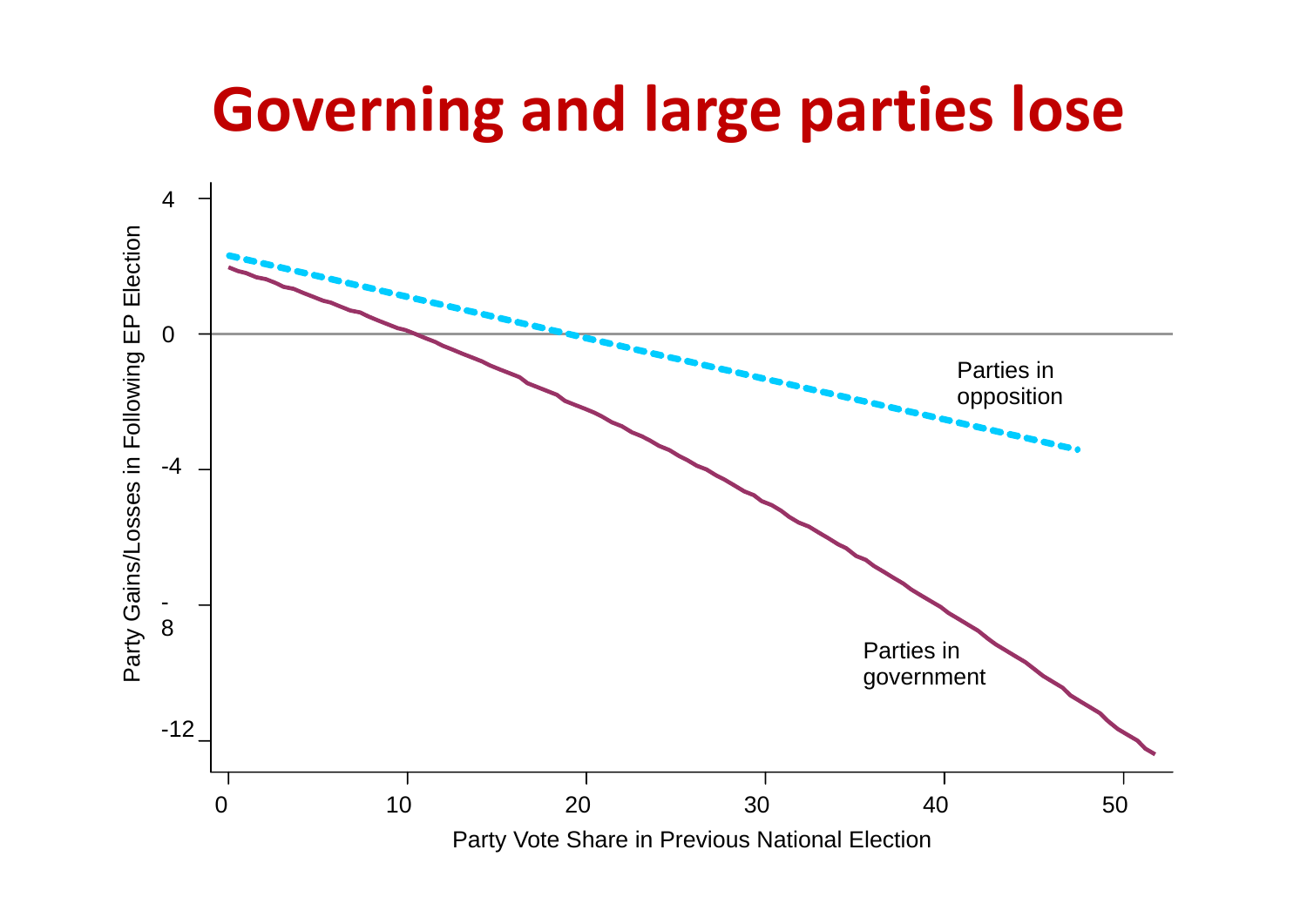# **Why "Europe" matters this time**

#### **Higher salience in many countries than at any time before**

Eurozone crisis

Austerity "imposed" from Brussels (Gre, Ire, Por, Spa) "Bailouts" (Ger, Net, Fin, Slk)

Anti‐EU migrant sentiment (UK, Fra, Bel, Net, Ger, Aus)

‐> rise of anti‐EU opposition on Left (e.g. Syriza, IU, Sinn Fein), and Right (UKIP, Le Pen, Wilders, AfD, True Finns)

#### **Election of the Commission President**

Rival candidates: Schulz (S&D), Juncker (EPP), Verhofstadt (ALDE), Tsipras (GUE), Keller/Bové (Greens)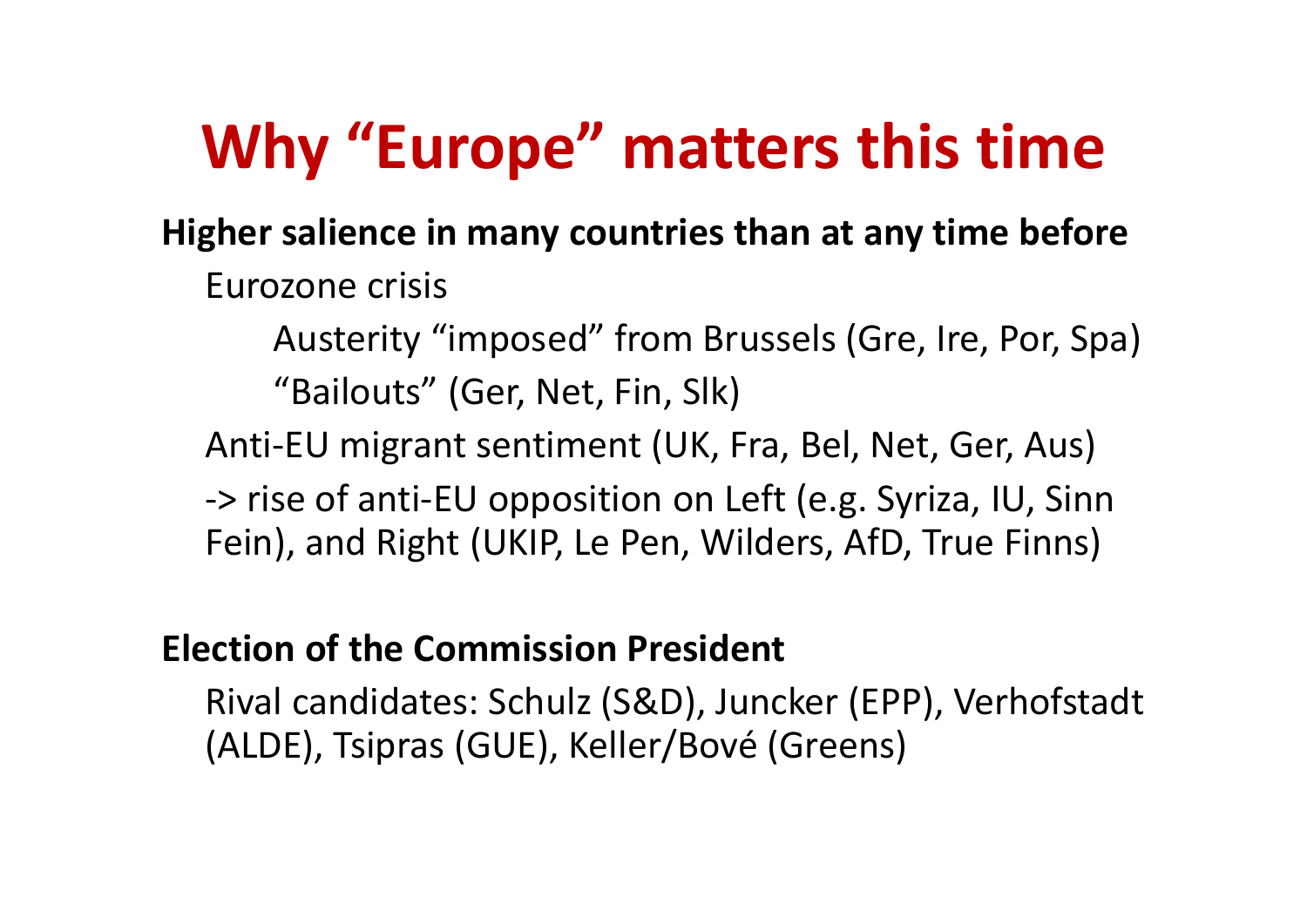### **Likely outcome in May 2014**





Update: 05/03/2014

@PollWatch2014

pollwatch2014.eu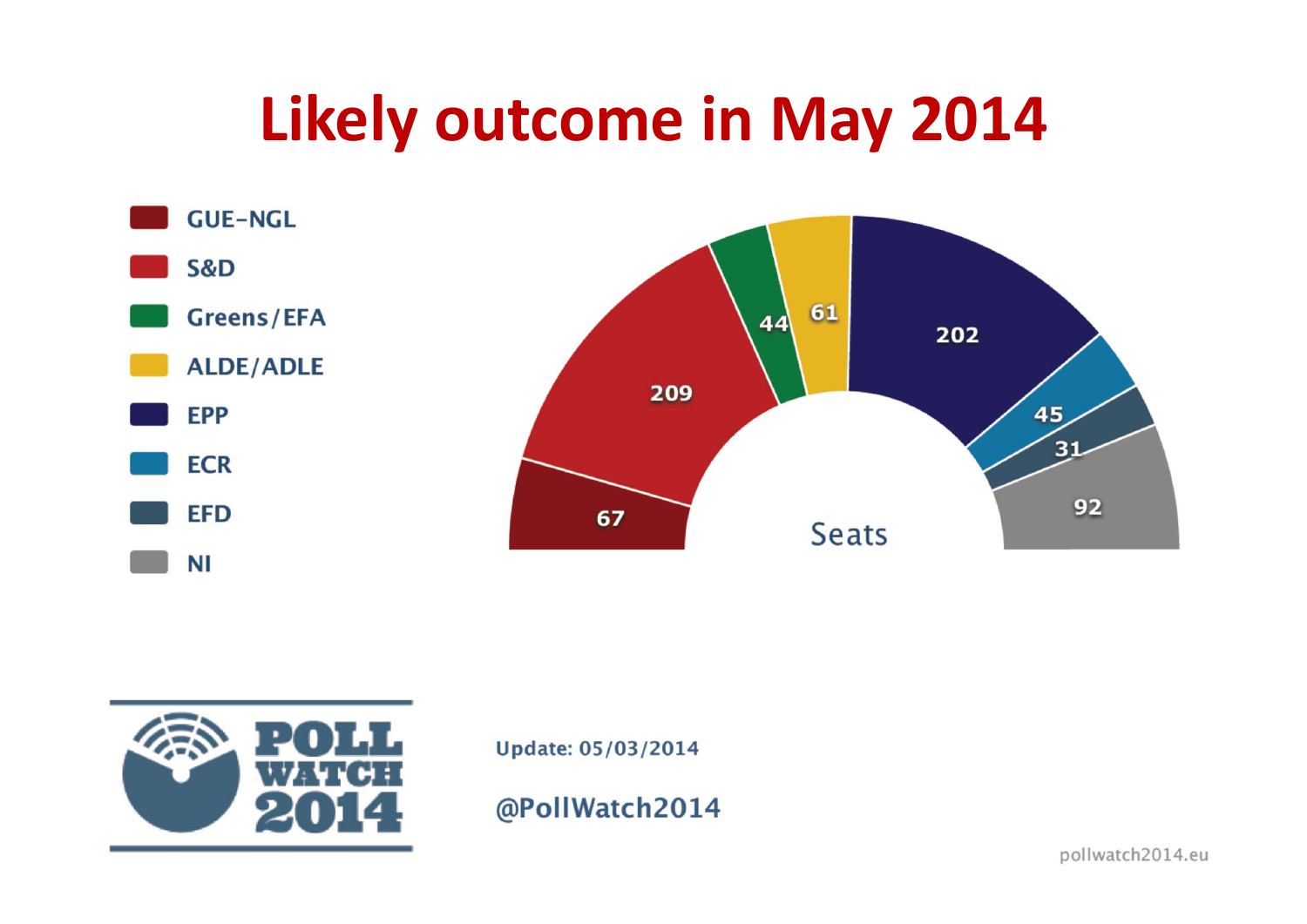### **Change from Current EP**



 $(751$  seats)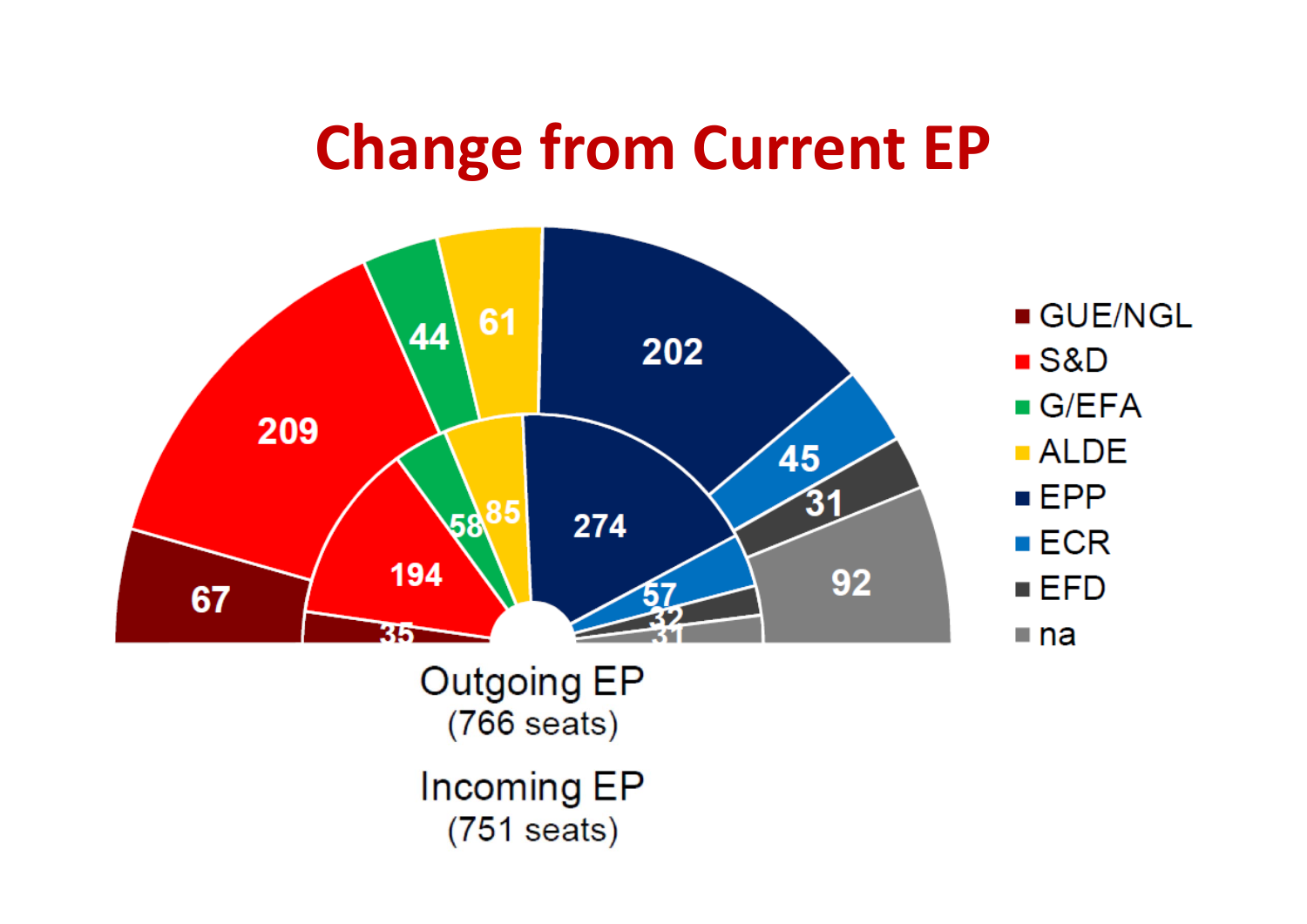### **Polls in the United Kingdom**

#### source: www.epc.eu

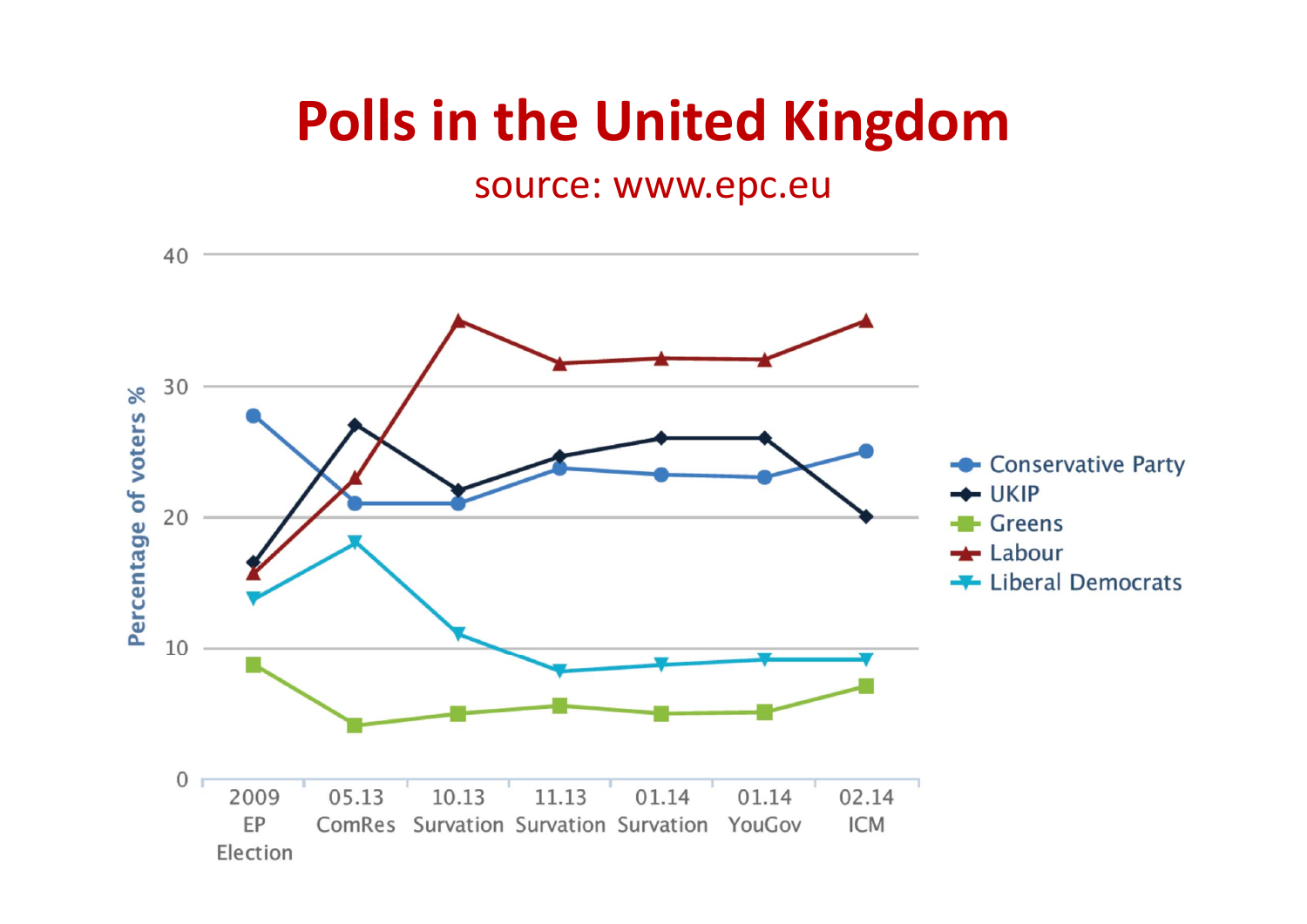### **Current PollWatch2014 forecast for UK**

| <b>Party</b>                       | Group            | Latest Poll(s) $\%$        | <b>Our prediction</b> |              |
|------------------------------------|------------------|----------------------------|-----------------------|--------------|
|                                    |                  | 14.01.2014 /<br>10.02.2014 | $\frac{0}{0}$         | <b>Seats</b> |
| Labour Party                       | S&D              | 33.5%                      | 33.5%                 | 29           |
| Conservative Party                 | ECR              | 24%                        | 24%                   | 18           |
| UK Independence Party              | EFD              | 23%                        | 23%                   | 17           |
| Liberal Democrat Party             | <b>ALDE/ADLE</b> | $9\%$                      | $9\%$                 | 2            |
| Green Party                        | Greens/EFA       | 6%                         | $6\%$                 | 1            |
| <b>Scottish National Party</b>     | Greens/EFA       | $0\%$                      | 2.1%                  | 2            |
| Democratic Unionist Party          | NI               | $0\%$                      | 0.9%                  | 1            |
| Sinn Féin                          | <b>GUE-NGL</b>   | $0\%$                      | 0.8%                  | 1            |
| Plaid Cymru - Parti of Wales       | Greens/EFA       | $0\%$                      | 0.7%                  | 1            |
| Social Democratic and Labour Party | S&D              | $0\%$                      | 0.3%                  | 0            |
| <b>Ulster Unionist Party</b>       | <b>ECR</b>       | $0\%$                      | 0.3%                  | 1            |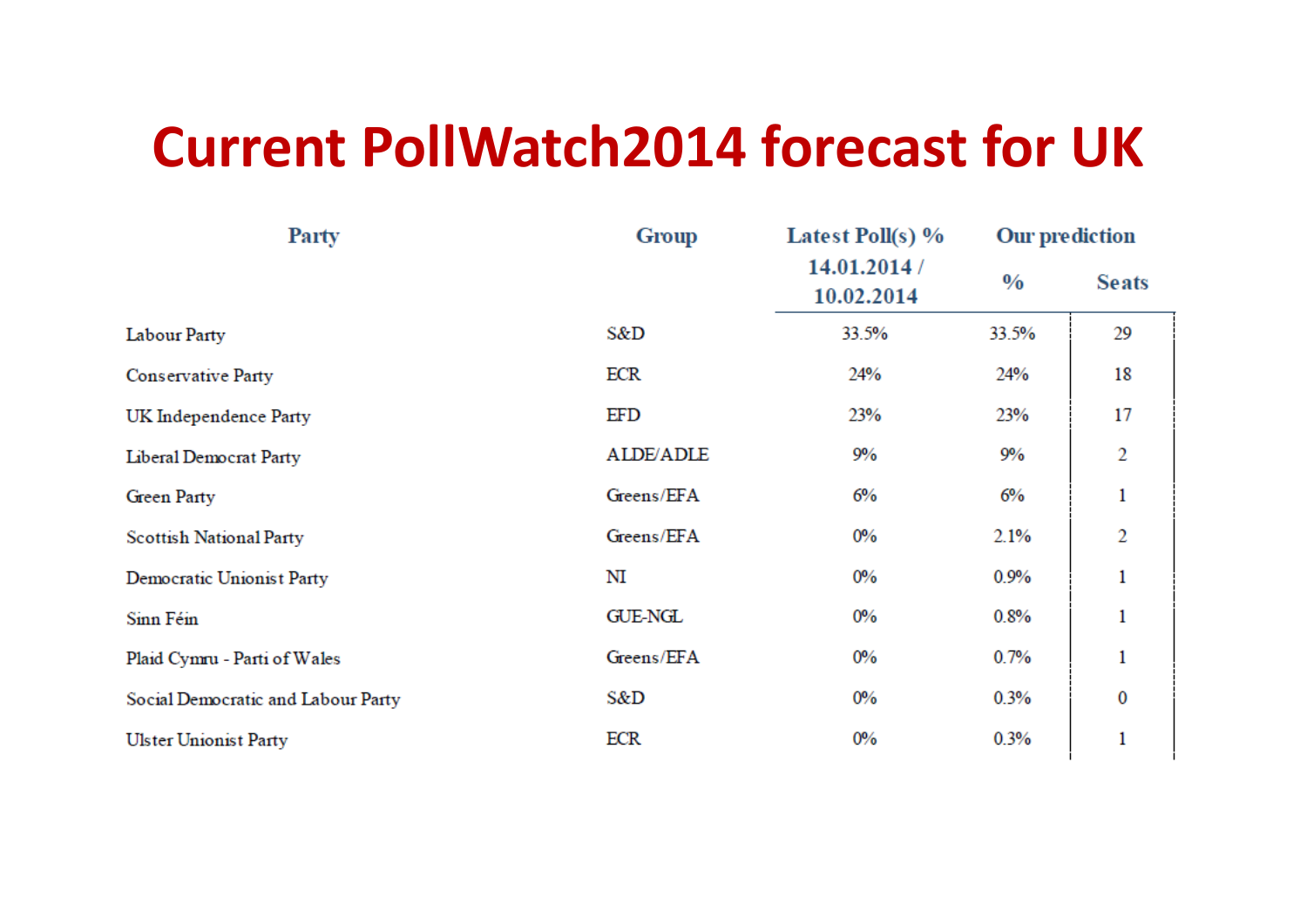# **Will Schulz or Juncker be "elected" as Commission President?**

#### **Yes**

EP will force the hand of the governments (e.g. EP will "go first") Governments will be reluctant to go against <sup>a</sup> "democratic" process A grand‐coalition bargain will be done across several posts The Commission President can be constrained by the European Council President & other Commission appointees

#### **No**

Schulz and Juncker are unacceptable to several gov'ts (UK, Swe) Governments will prefer someone else (Lagarde, Thorning‐Schmidt,?) The Lisbon procedure makes it difficult for sitting PMs to run Governments will not want to be bullied by EP